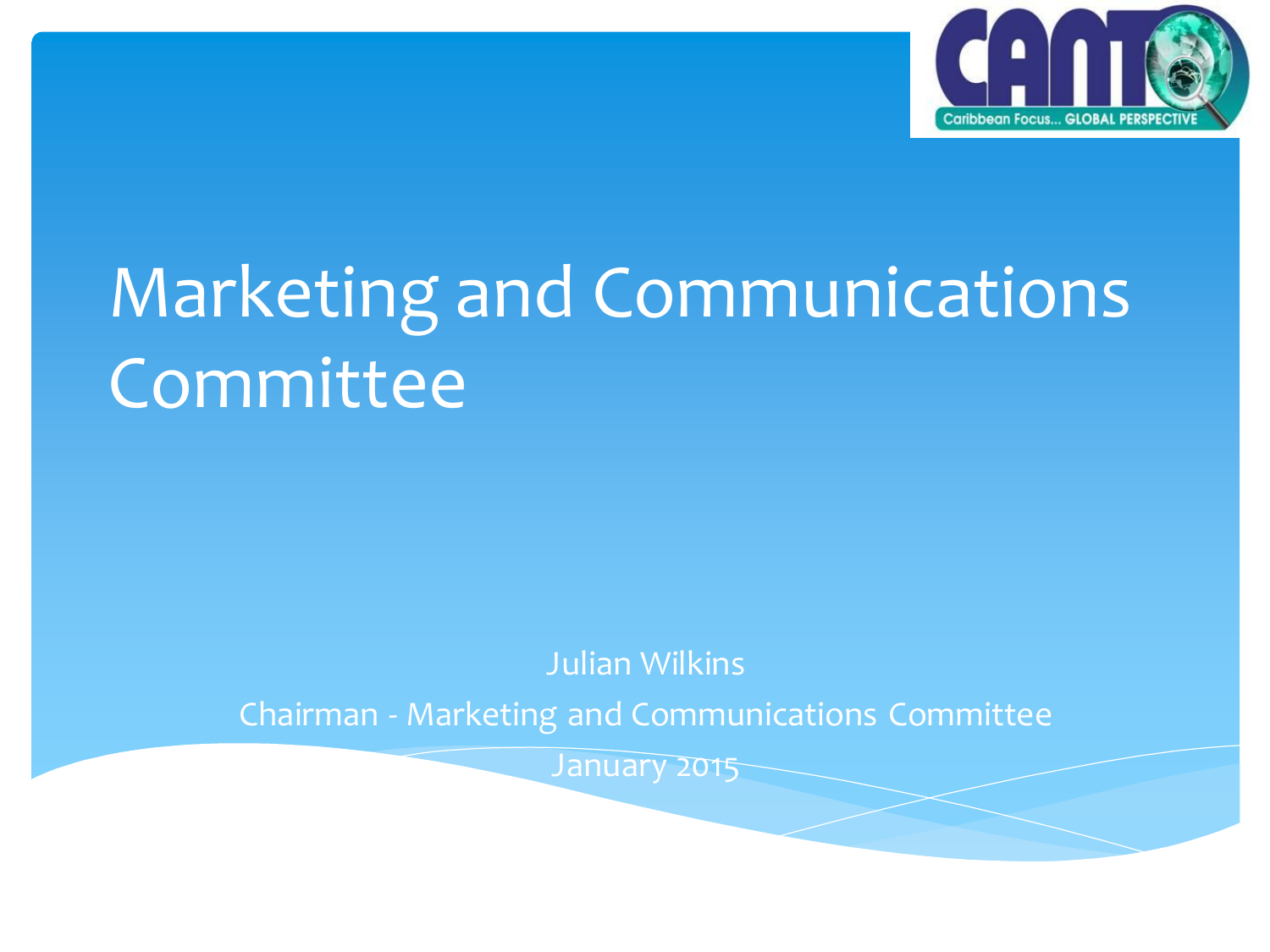

## Core team members

Tricia Balthazar (CANTO)

**Q** Wendy McDonald (Columbus Communications, Trinidad)

Mary Meighan (BTL, Belize)

■ Vydia Bhagan (TSTT, Trinidad)

Joseph Samuel (APUA, Antigua)

Melissa Harris (Telecoms Training Corporation, USA)

10 persons attended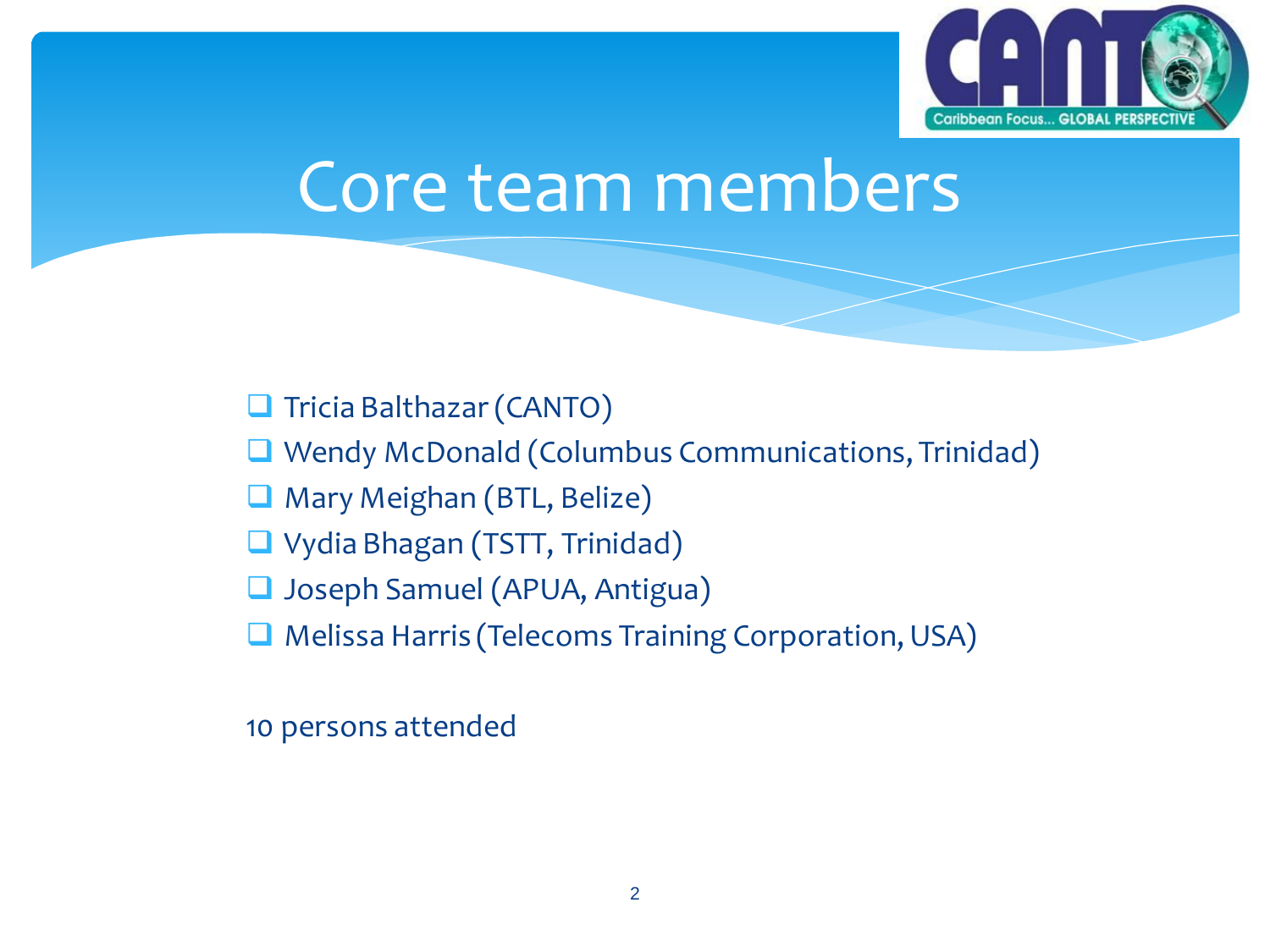

### Activities from the last 6 months

**Q** Monthly conference calls;

×

- $\Box$  Successfully ran our first Marketing forum at the conference;
- $\Box$  Evaluated the Marketing Forum from CANTO 2014 lessons leant for Miami 2015;
- Developed new theme for AGM and Miami conference "**Improving lives through Broadband Innovation"**;
- Developed the AGM conference agenda more interesting/interactive, AGM; Youth Forum;
- $\Box$  Website Created new easy to access link for working committees  $$ first to use CSR Committee – handset disposal – aimed at all stakeholders.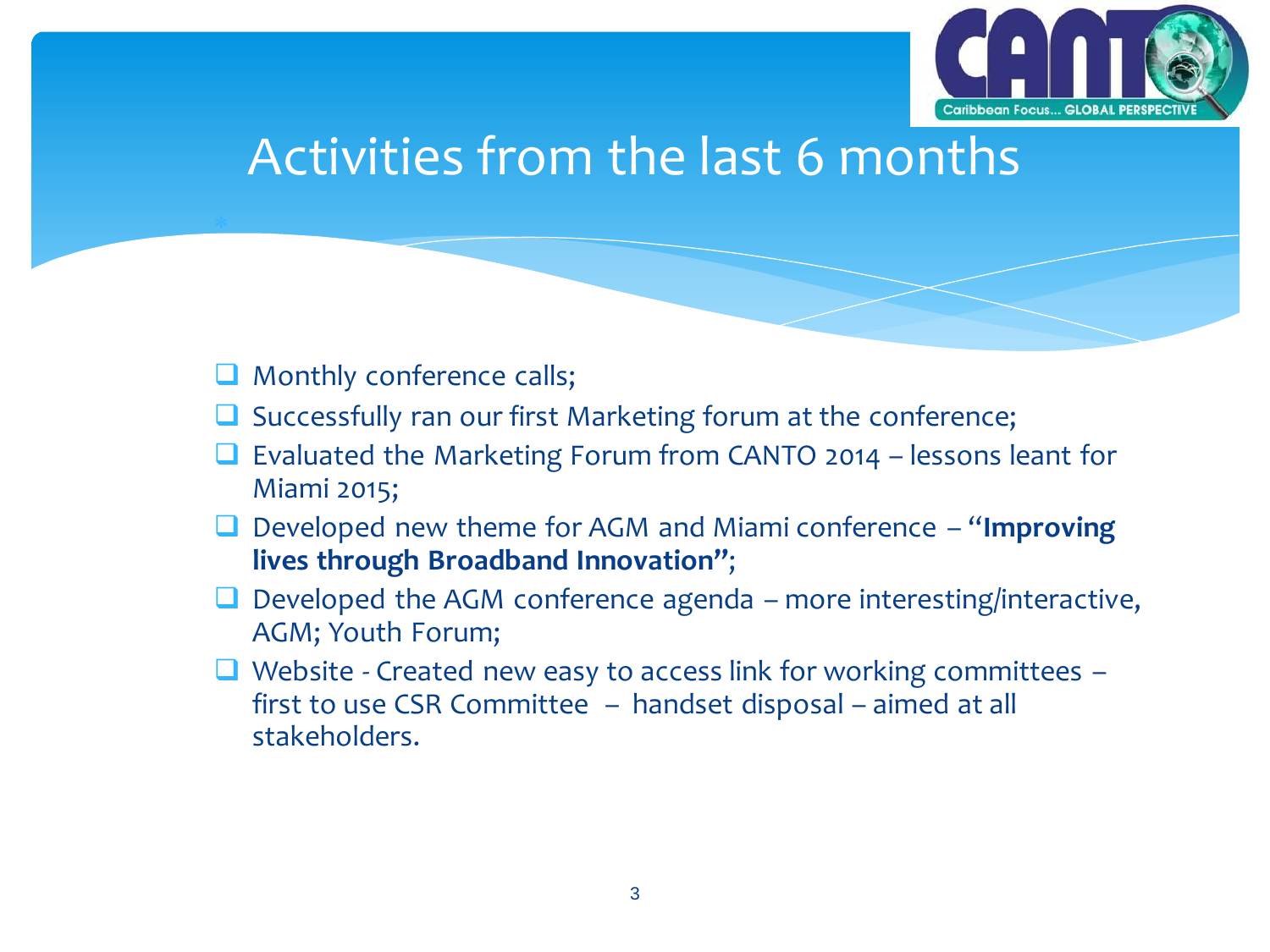

#### Activities for the next 6 months

- Developing the second Marketing forum in Miami;
- $\Box$  Planning a 'welcome session' (aimed at first time attendees) for the Miami conference;
- $\Box$  Drive more traffic on our website;
- Continue to improve the website for access by mobile handsets;
- $\Box$  Revenue opportunities being developed for:
	- Website more advertising;

×

 $\Box$  Creative sponsorship opportunities

Develop agenda for the Conference and Trade Exhibition in Miami.